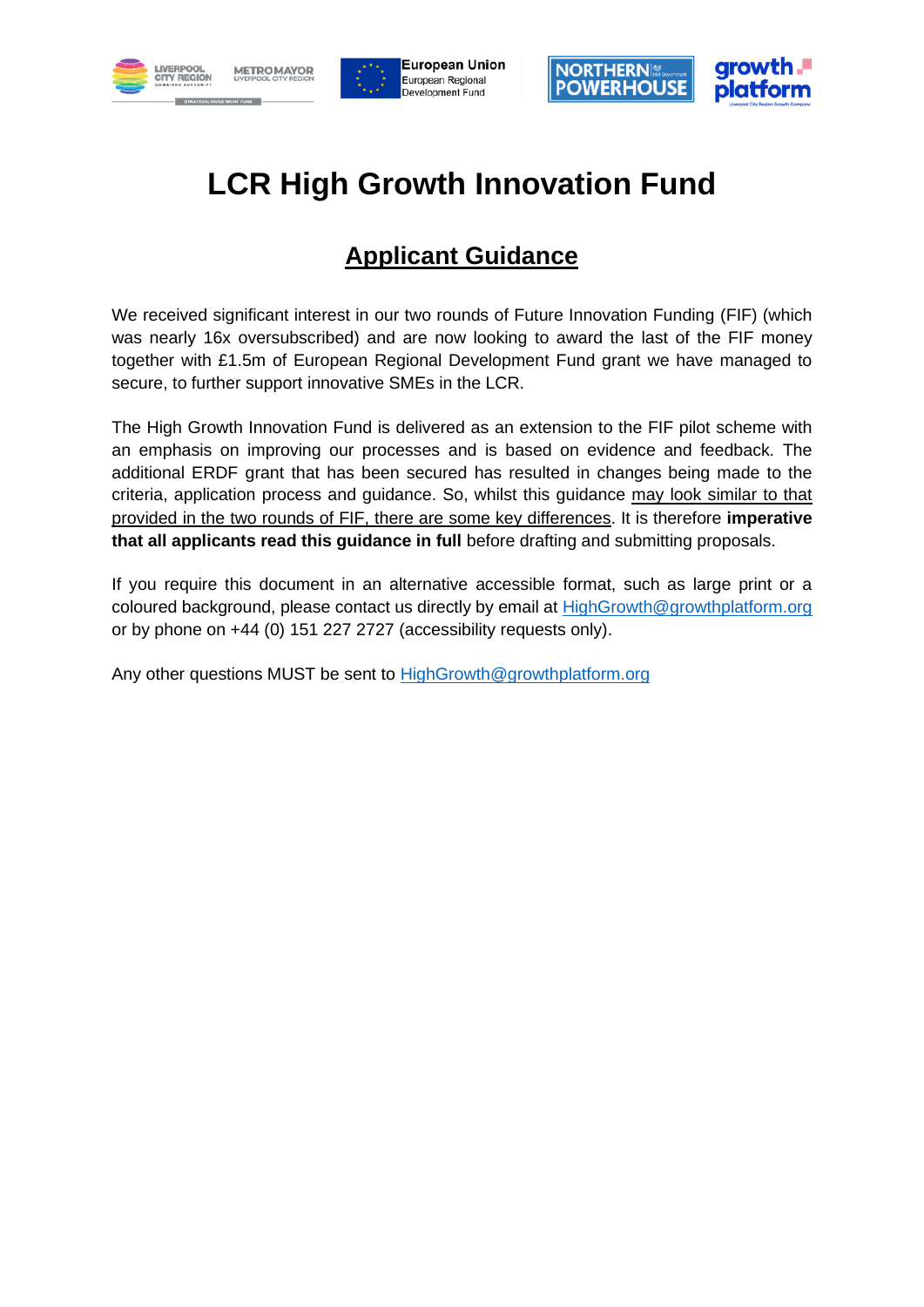







# **Contents of this Guidance Document**

| <b>Introduction</b>                                   |
|-------------------------------------------------------|
| What is the High Growth Innovation Fund?              |
| What funding is available?                            |
| Who can apply?                                        |
| What do we mean by innovation?                        |
| How will the fund be delivered?                       |
| Why has the High Growth Innovation Fund been created? |
|                                                       |
| <b>Considering an application?</b>                    |
| Should I apply?                                       |
| Eligible organisations                                |
| Additional eligibility criteria                       |
| Eligible costs                                        |
|                                                       |
| <b>Application Process</b>                            |
| Tips before you start                                 |
| Guidance on completing questions                      |
|                                                       |
| <b>Timings, Contact Details &amp; FAQs</b>            |
| Timings                                               |
| How to apply                                          |
| <b>Contact details</b>                                |
| FAQs                                                  |
|                                                       |
| <b>Appendix</b>                                       |
| Strategic priorities for LCR                          |
|                                                       |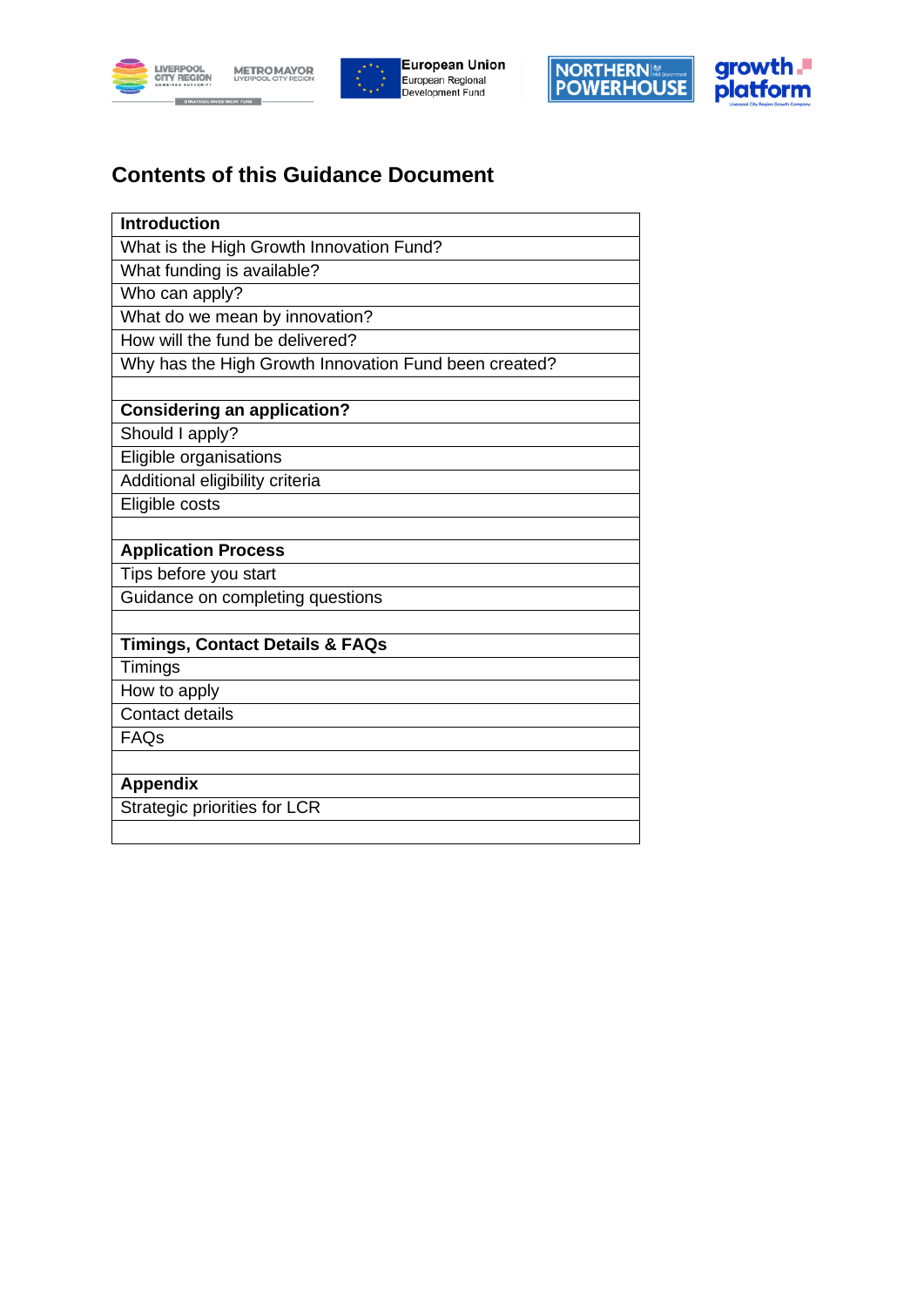







# **Introduction-**

# *What is the High Growth Innovation Fund (HGIF)?*

The FIF pilot programme (the pilot) was established by the Metro Mayor, Steve Rotherham, to help support LCR's small and medium sized enterprises (SMEs). The Pilot incentivised SMEs to innovate, adapt and diversify in response to, or in spite of, the challenges and opportunities presented by the COVID-19 pandemic and its associated impacts on the economy and society. The HGIF has also been designed and delivered at speed to maximise its impact as well as incorporating feedback from previous FIF rounds.

**This document provides guidance for the latest call for HGIF that runs 6 th May 2022 to June 2023**.

## *What funding is available?*

Eligible organisations can apply **for a minimum of £25k up to a maximum of £75k in grant funding for eligible project costs**. The upper range has been decreased from £100k so we can support a greater number of applicants with the limited funds available.

With this round there are a few criteria which have altered due to the fund being topped up with ERDF E.g., 50% match funding is now a requirement for proposals, projects will need to demonstrate match funding contributions to be scored positively in the assessment process as this provides better value for public / taxpayer funds.

We welcome projects that have secured funding from other investment / grant sources, so long as the HGIF grant could be feasibly provided within state aid limits. Details of previous public support your organisation or innovation project has received must be clearly outlined within your application. No funding will be provided for the duplication of work or work already carried out.

## *Who can apply?*

To apply you must be a high growth SME (fewer than 250 employees) business **OR** a SME business estimated to have high growth potential based in the Liverpool City Region (*or with a significant proportion of your operations in the City Region*) and satisfy the full eligibility criteria (*set out later in this guidance pack and on our webpage <https://growthplatform.org/programme/high-growth-innovation-fund/>* )

## *What do we mean by Innovation?*

We appreciate that "innovation" can mean different things to different people. Innovation activities within the region range from R&D-intensive fundamental science carried out through our leading universities, to agile SME product, process & service innovation.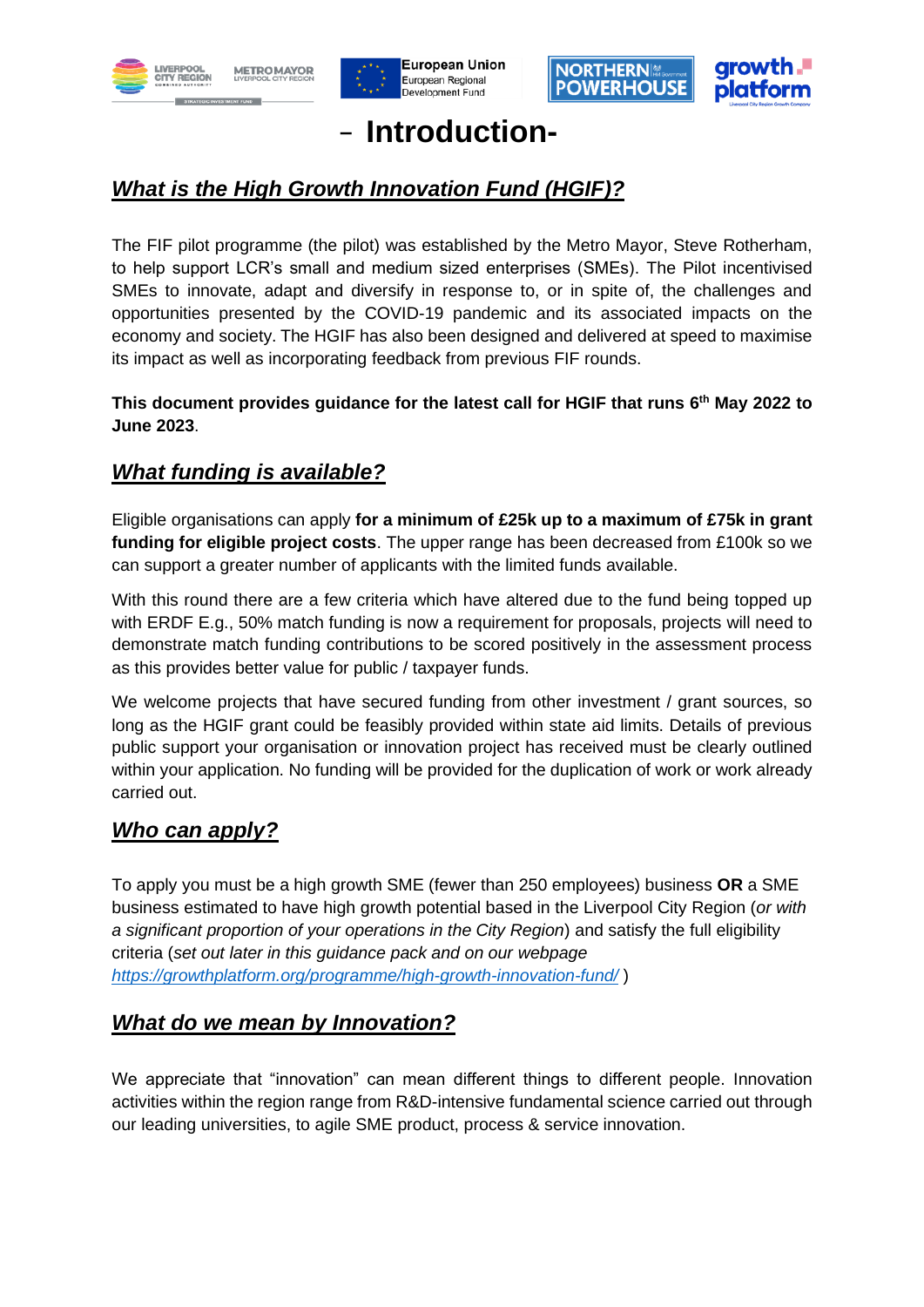







For this Fund **we are continuing to restrict our scope to target innovation where impact can be realised by applicant SMEs within 6 months from the date of the award of grant funding**.

We are open to projects from any sector, speciality or technology (*except those specifically excluded in the eligibility criteria*). We do not hold any pre-conceived ideas as to what proposed innovations look like, but we are clear that all proposals must look to:

- develop a new product, process or service which help the applicant organisation adapt and grow despite a challenging economic landscape
- deliver clear transformational benefits for the applicant SMEs and LCR economy
- align to at least **one of the City Region's six strategic priority areas** (as outlined in the draft Local Industrial Strategy):
	- Open Health Innovation
	- Sustainable Industrial Future
	- Global Cultural Capital
	- Zero Carbon Economy
	- Tech for Good
	- **Digitalisation**

*(Further info on the City Region's six strategic priority area are outlined in the scope section within the appendix of this guidance document)*

## *How will the HGIF be delivered?*

In line with the first two rounds of FIF, the fund will continue to be delivered in partnership between the Liverpool City Region Combined Authority and Growth Platform. We have already received a great deal of industry stakeholder support in the design of this Fund and will continue to ensure that industry plays a key part in the Fund's delivery and future evolution.

## *Why has the High Growth Innovation Fund been created?*

Our long-term vision is still to develop a globally competitive, environmentally responsible and socially inclusive City Region, building on transformational opportunities that exist here. The COVID-19 pandemic has brought unprecedented changes to our economy, which has increased the need to deliver on this vision at pace.

The pilot did not look to duplicate the great innovation funding support work already carried out by partner organisations such as UKRI (including Innovate UK) and the European Commission. Instead, we designed the pilot in a way which was tailored to the local needs, capabilities and strengths of the City Region's business / innovation ecosystem.

We realise that the pilot focussed heavily on commercial based innovation, and that commercial gain isn't the only driver or outcome that should be targeted in the context of innovation. Rest assured that the Combined Authority and Growth Platform recognise the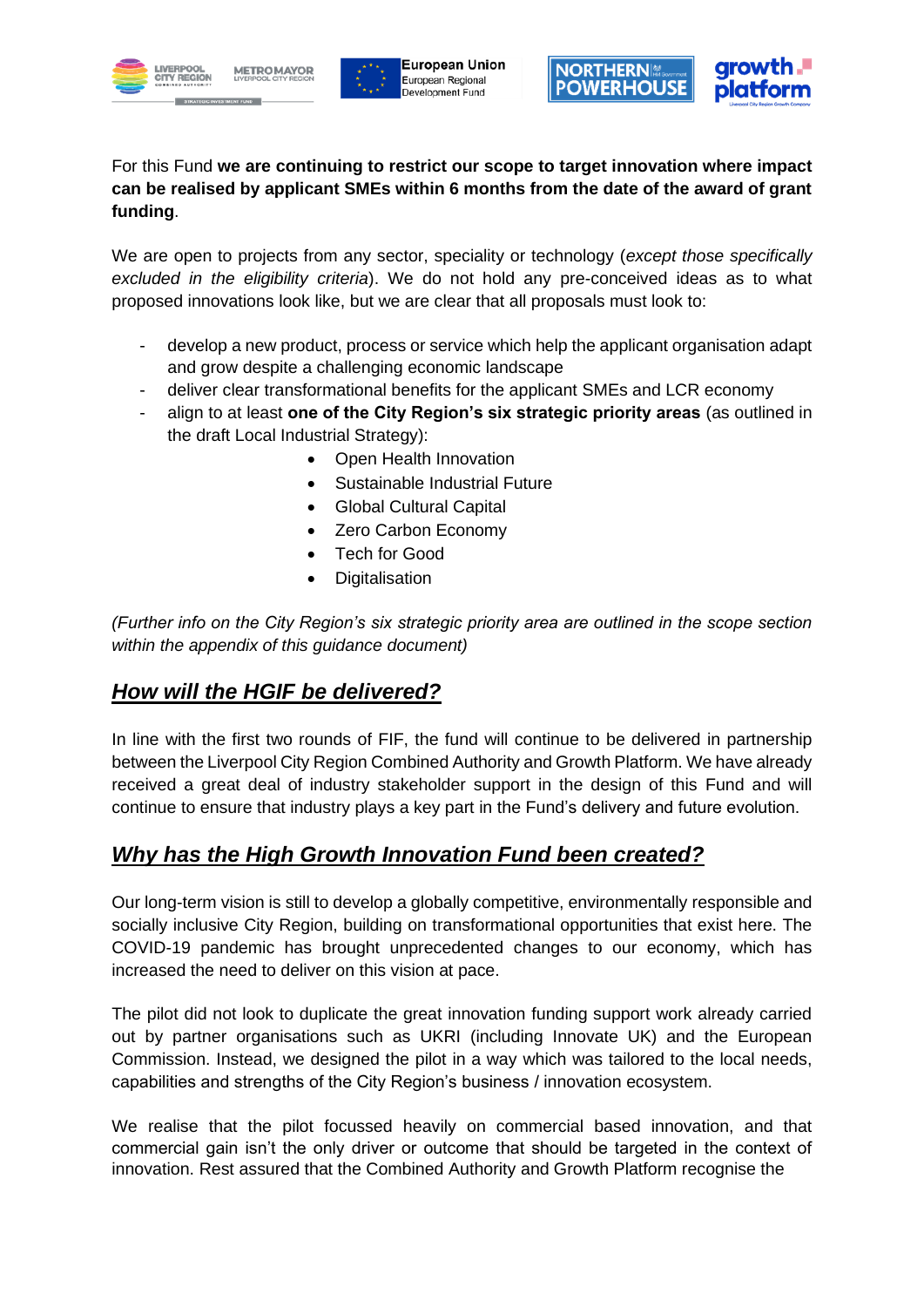





significant contribution of the entire innovation ecosystem and are working together with stakeholders and national government to strengthen regional access to innovation funding. The Combined Authority is also looking to further support the City Region's social economy through the mobilisation of Kindred, the region's forthcoming social investment vehicle.

In order to make the most of the remaining FIF monies we have been successful in securing, an additional £1.5m of ERDF. This means that we can support many more businesses with this 3<sup>rd</sup> round of funding. The disadvantage is that the ERDF money comes with restrictions. E.g., Procurement rules, salary issues and timing.

# **- Considering an application? -**

# **Should I apply?**

There is significant demand for innovation funding in the City Region and a limited amount of funding available until access to more resources are made available by central government. We continue to influence central government in this regard especially with ERDF coming to an end in 2023 **The Pilot FIF was highly competitive, with success rates in the first round around 4-6% and a similar success rate in the second round. We anticipate similar for this fund** although we cannot predict what future demand will be.

We do not harbour pre-disposed ideas of what innovation looks like nor who will be funded in any round. We welcome applications from all backgrounds and would be delighted to see applications from the full spectrum of diverse businesses and people within the City Region. We are fully committed to the principles of equality and diversity.

We have provided full details of how your application will be assessed, details of which can be found on our website [Assessment Process and Mark Scheme](https://growthplatform.org/wp-content/uploads/2022/05/ASSESSMENT-High-Growth-Programme-HGIF-Assessors-MARK-SCHEME.pdf)

## **Eligible Organisations**

Before applying, you must satisfy the following eligibility criteria - confirmation of which will be asked for within the application form. You will not be able to progress the application form until you agree to these criteria.

For your organisation to be eligible you must:

- be an active SME (including community interest companies)
- be a high growth SME (fewer than 250 employees) business **OR** a SME business estimated to have high growth potential
- have your establishment and/or significant operations in the Liverpool City Region (i.e. in the Local Authorities of Halton, Knowsley, Liverpool, Sefton, St Helens or Wirral)
- be able to evidence a potential / show plans to grow turnover or headcount > 20% per year for 3 years)
- be at a Technology Readiness Level between stage 6 and 9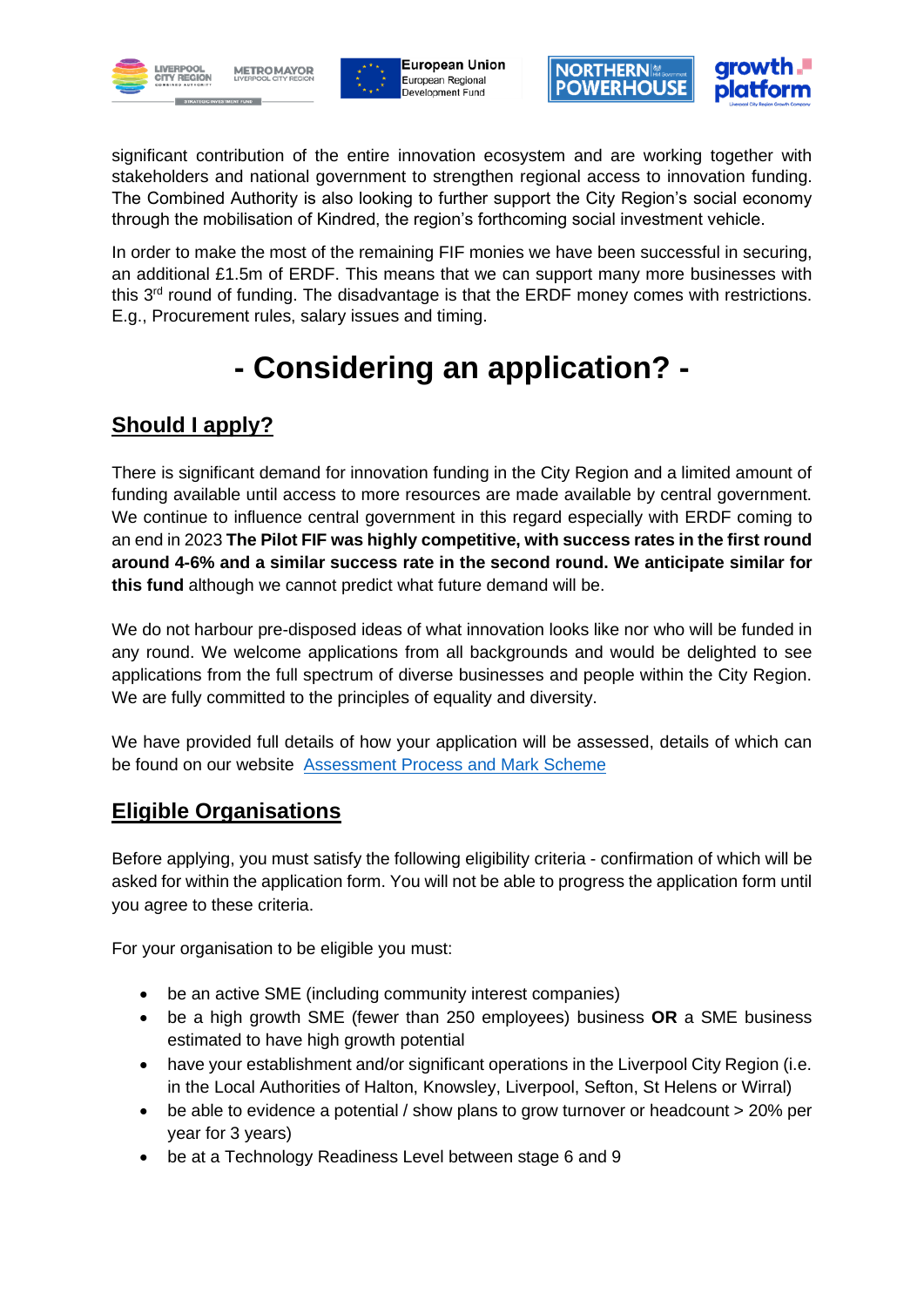





• be able to demonstrate a viable project plan, capability to deliver and a clear need for grant funding to innovate, adapt and prosper.

We are looking for 'established' businesses who can provide 3 years of Accounts, or 2 years of Accounts plus 12 months Management Figures. In reality this means that the business has to be incorporated at least 36 months ago. However, due to the pandemic, we are looking at as much flexibility as possible with the Innovation Fund and will look at all eligible businesses who submit an EOI.

If you do not meet the above criteria, you can still receive funding from the Fund but only as part of a collaboration with a lead applicant (who must meet the above criteria).

## **Additional Eligibility Criteria**

To meet requirements from our funding and administrative partners we must also ask for you to confirm (by submitting the application form) the following if you wish to apply to the High Growth Innovation Fund:

- You have paid all relevant taxes your company is liable for as at the date of application submission (unless deferred / delayed in line with HMRC's pandemic support measures)
- Any grant funding awarded to you will be used to fund activities with demonstrable impact within 6 months from date of the grant award
- You shall not use any grant funding for:
	- o working capital and other ordinary course business purposes
	- o operating directly or indirectly in the tobacco industry
	- $\circ$  production of products/services used solely in the defence industry
	- o operating in the gambling or adult entertainment industries
	- o any activities with impact on religious movements
	- o any illegal activity; and
	- o any activities with an adverse impact on human or animal rights
	- o existing Staff Salaries
	- o asset leases
- You agree to participate in:
	- $\circ$  webinars or similar events to showcase the innovation activity funded by the grant and promote future calls under the fund
	- $\circ$  peer to peer engagement and mentoring activity to other businesses where appropriate; and
	- o promotional marketing and communications activity.
- Prior to funding being awarded, you will not have received more than £180,000 of public funds in the three years preceding the date of application.

(NB if **you have received more than this amount then please refer to the State Aid Notice** [State Aid Guidance](https://growthplatform.org/wp-content/uploads/2022/05/STATE-AID-Briefing-Note.pdf) to check whether your organisation is still eligible to apply)

If you have followed this guidance and are still unsure as to whether you are eligible to apply, please contact us at least 72 hours before the call deadline.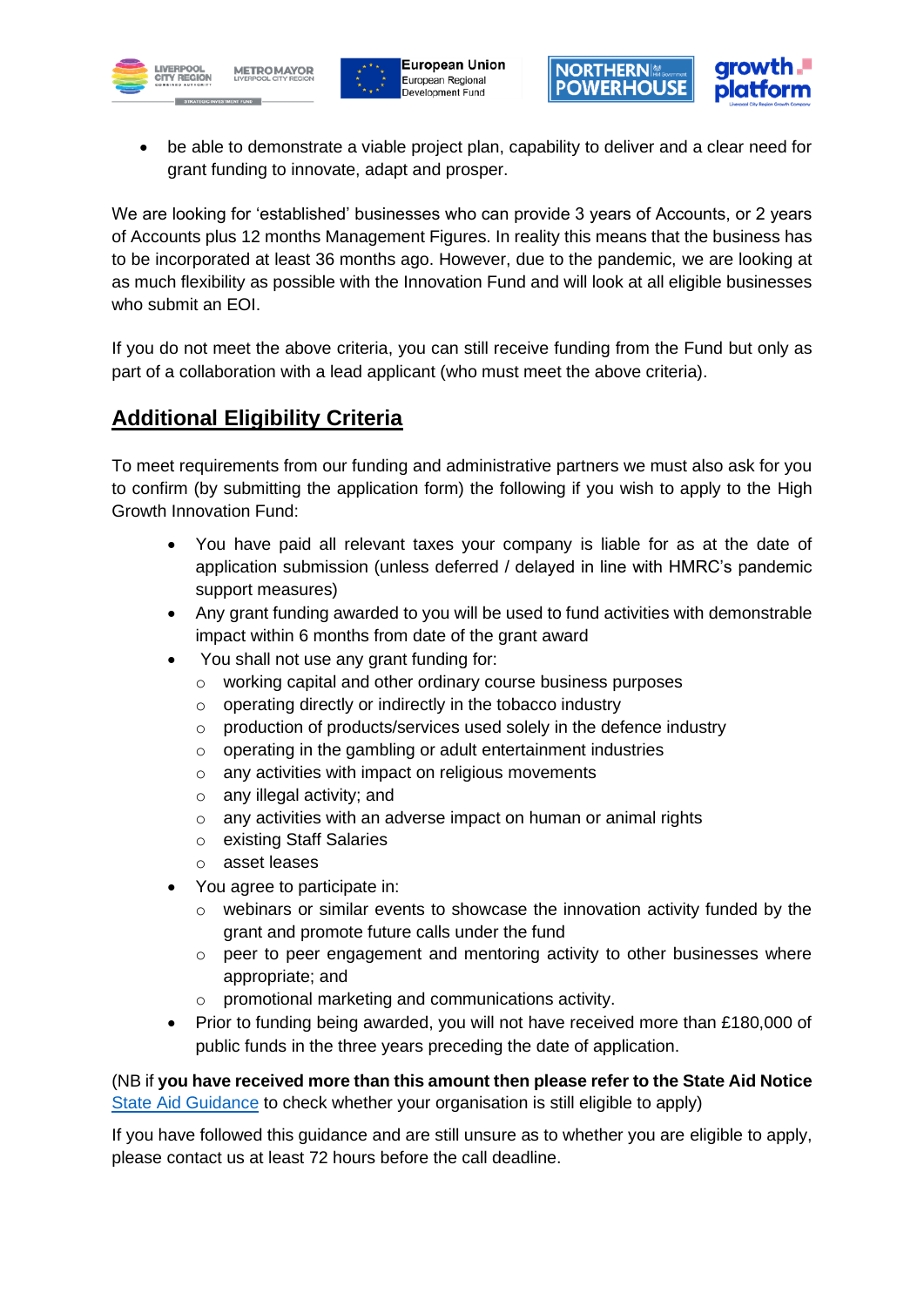







# **Eligible Costs**

We will endeavour to be as flexible as possible with project costs which are eligible to be covered under this Fund. Our funding is subject to a number of restrictions and guidelines in line with regional, UK and EU (specifically ERDF) innovation funding of this type. As part of your application, you will be asked to provide sufficient evidence, and rationale, towards the costs that you intend to include as part of your project plan.

We have included a table (found later in this document) to outline the type of costs which we believe, from previous rounds, that most applicants will be looking to use funding to cover.

We expect the core of **procured project costs** to include:

- Materials (including software)
- Sub-contractors
- Professional fees
- Limited capital equipment
- Salaries for new project related staff
- **Other**

Please note that we **cannot fund**:

- associated overheads
- indirect costs
- VAT (unless irrecoverable)
- travel / subsistence costs
- salaries of existing staff
- asset leases

The eligible costs list is thorough but not exhaustive.

If you have read the guidance and are still unsure as to whether your intended costs will be eligible under the scheme then please check with us directly, leaving 72 hours before the deadline to provide sufficient time for the team to answer your query.

# **-Application Process-**

## **Helpful tips before you start your application...**

- 1. Review the eligibility criteria carefully. Double check that your project qualifies as an eligible project before beginning your application. This is important as we received a number of applications in the first and second round which fell short of the eligibility criteria and had to be excluded at the first assessment stage. If you are unsure, contact the programme team by email at [highgrowth@growthplatform.org](mailto:highgrowth@growthplatform.org) at least 72 hours before the call closes.
- 2. Remember that whilst our independent assessors are experienced industry professionals, they may not have specific expertise in your field of innovation or industry. We will endeavour to match assessor expertise to your application as closely as possible but please note it is highly advisable that you write your answers clearly and concisely and at a level where an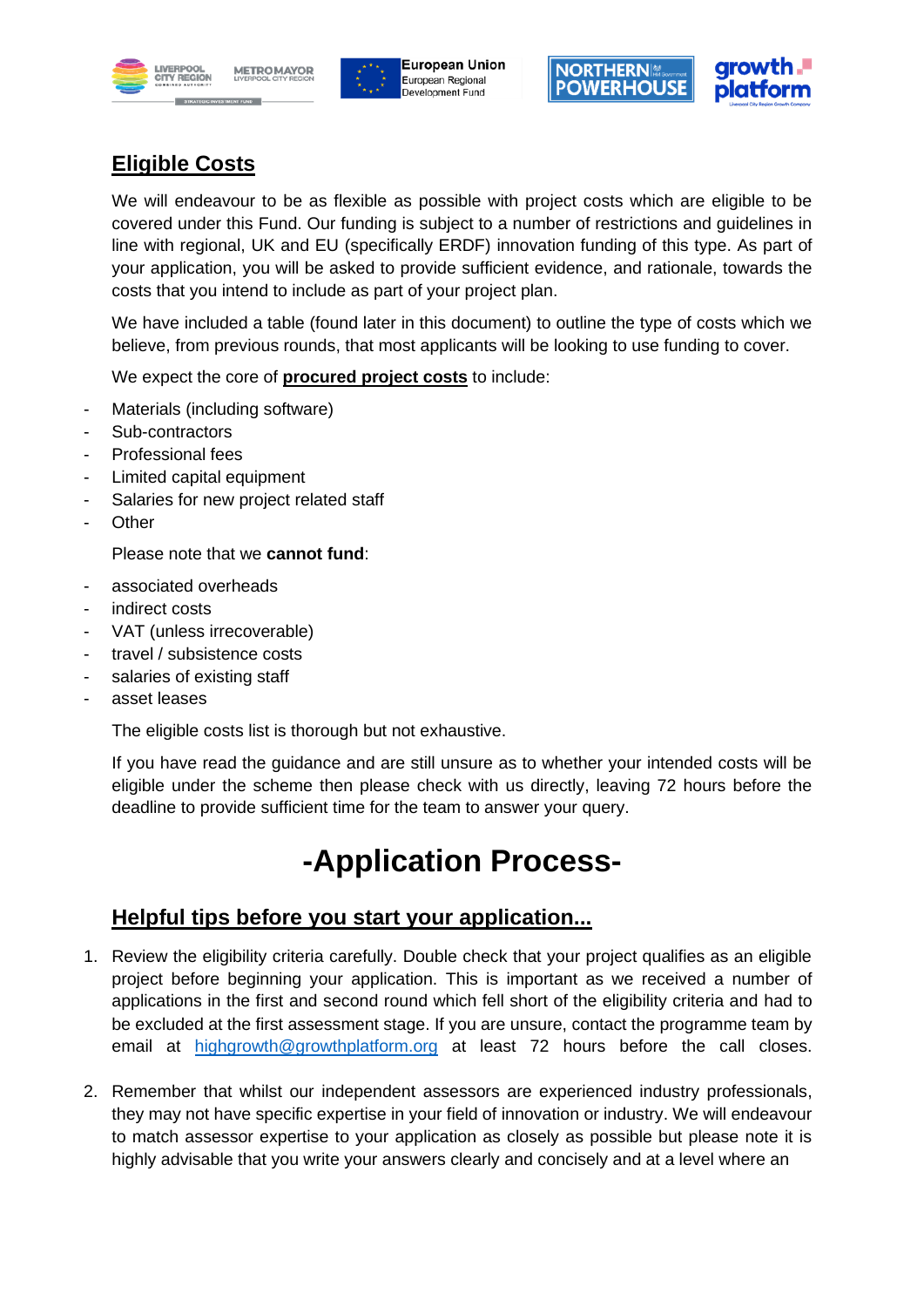





experienced industry professional, with **no prior knowledge** of your sector and technology, may understand.

- 3. Ensure that you have your organisation's administrative details to hand. The EOI and the application form will require applicants to provide details such as registered company address, contact details, Companies House number (if applicable), and financial information.
- 4. In relation to the online expression of interest form, we are using Evolutive software which will have less bugs than software used in prior rounds.
- 5. The full application form is in a word format so we can pass on to our independent assessors and their comments be inserted into a master database. We still **recommend that you prepare your answers in a separate word document as there are strict word limits to some questions**. You should then use this central document to copy and paste answers over into the application form.

### **Guidance on completing your expression of interest form**

We understand it is time consuming to fill in the full application form therefore we have included an expression of interest stage in this competition, so you do not have to complete a full application form unless we have confirmed your eligibility.

#### [Expression of Interest](https://formbuilder.evolutive.co.uk/formsite/form/7960ab75-b859-48f0-a953-bb63f416aeb4?v=true)

Questions are very straightforward e.g., name, address, contact, what you want to spend the grant on etc, but if there are any issues, please email [highgrowth@growthplatform.org](mailto:highgrowth@growthplatform.org)

### **Guidance on completing your application form**

Whilst each section of the application form is divided up into individual questions, **scoring will be attributed to a section as a whole** as laid out in the assessment mark scheme which can be viewed on the HGIF webpage [Assessment Process and Mark Scheme](https://growthplatform.org/wp-content/uploads/2022/05/ASSESSMENT-High-Growth-Programme-HGIF-Assessors-MARK-SCHEME.pdf)

If you have any additional questions that are not clarified by the guidance, then please contact the programme support team at [highgrowth@growthplatform.org](mailto:highgrowth@growthplatform.org) at least 72 hours before application deadline. Please note that while the team will endeavour to respond asap the volume of applications may make this difficult in practice.

### **Section 1: Eligibility**

This section allows the assessors to confirm that you have read the scheme guidance and that you are aware of terms and conditions set out within the grant funding agreement. Please utilise this section to clearly outline how your project and organisation meet the scope of the programme.

The grant funding agreement can be found here: [Grant Funding Agreement](https://growthplatform.org/wp-content/uploads/2022/05/LEGAL-High-Growth-Programme-HGIF-Grant-Funding-Agreement.pdf)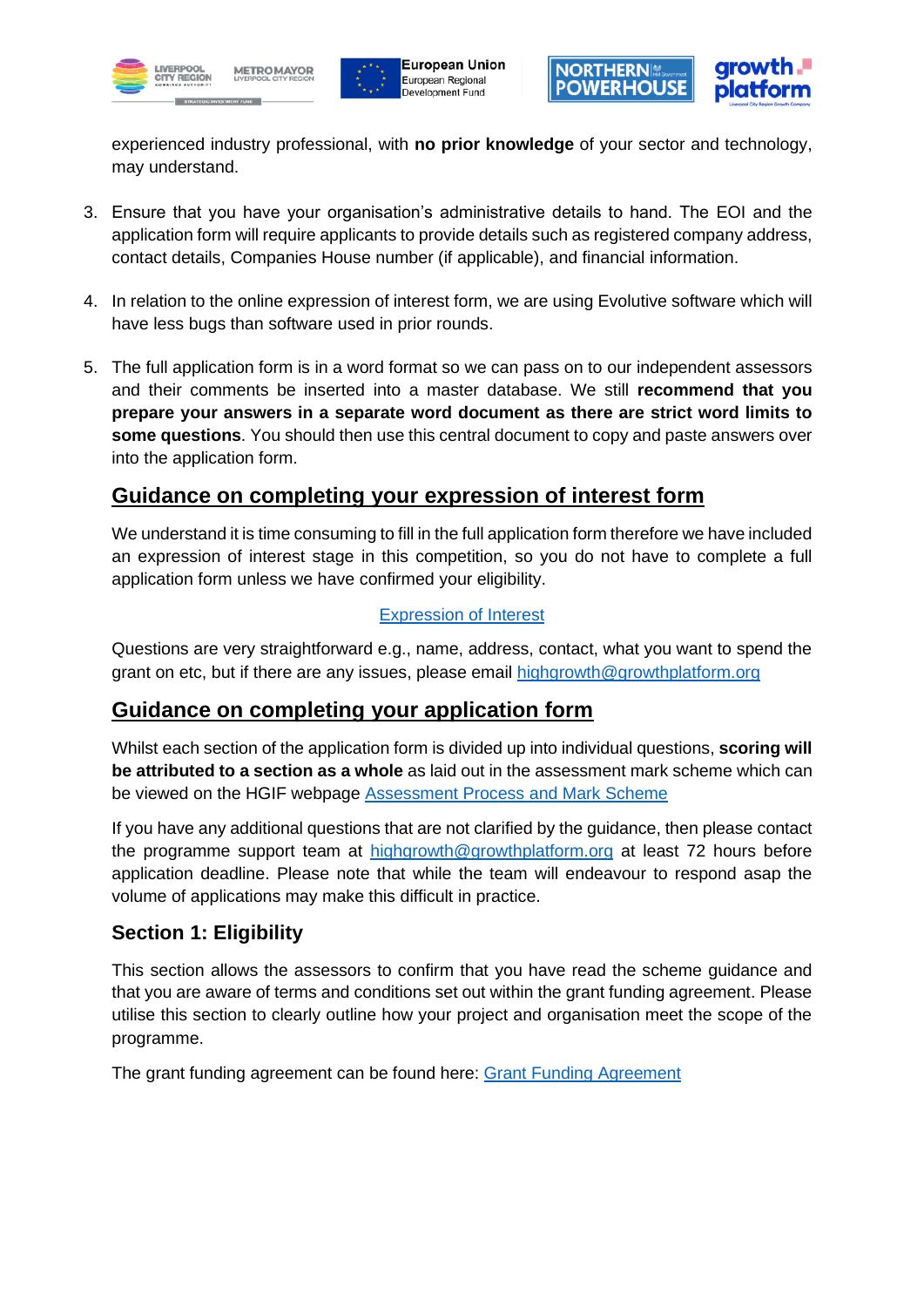







## **Section 2: Company information**

Your company details will be used to help assessors to understand which organisation is applying, and who is the best person to contact in regard to your application.

The named person in this section should be the key project contact. They will receive all relevant correspondence regarding the outcome of the application and all administrative tasks.

There will be an opportunity to reallocate this role at a later date, but the Growth Platform will continue to communicate with the original contact until you inform us about the change, and you receive written confirmation of us updating the details in our records.

## **Section 3: Your project, Opportunity and Idea**

In this section we want to get to grips with the detail of your project, and how it addresses the market / operational need you've identified. We've also asked some key questions on your market, including whether you are already active in it, to better understand the size and nature of the opportunity.

We recognise that there will be a lot of background to your project, but we ask that you keep your answers succinct and to the point. We also re-iterate that, answers must be written in such a way that an industry professional, with only a **limited knowledge** of your market, may understand.

You must articulate how your project has strong strategic alignment with one of the six priority areas of the Fund and be clear about how the project will deliver product, service or process innovation with a commercial market impact within 6 months, to help your organisation adapt and grow despite a challenging economic landscape.

We appreciate that sometimes it is easier to explain your project visually through photos or diagrams, so we have provided an option to attach an additional 2 x A4 PDF attachment at the end of the application. Content must be readable at 100% magnification. Attachments should include no more than 500 characters (c.100 words) of text per page.

#### **Section 4: Delivering your Vision**

In this section, you should set your delivery plan to implement the project. We are looking for projects that can start quickly once funding has been received and which can begin delivering outcomes within 6 months. If your project is not ready to spend grant funding yet or will not be able to deliver impact in 6 months, you should not apply.

When setting out your delivery plan, we are looking for a clear identification of delivery milestones. There is an option to attach a Gantt chart to support this at the end of the application. We strongly recommend you provide a Gantt chart (or similar) but it is not compulsory. We are not expecting to see a detailed risk register in this section, but we would like to understand they key delivery risks and how you will monitor and manage these risks.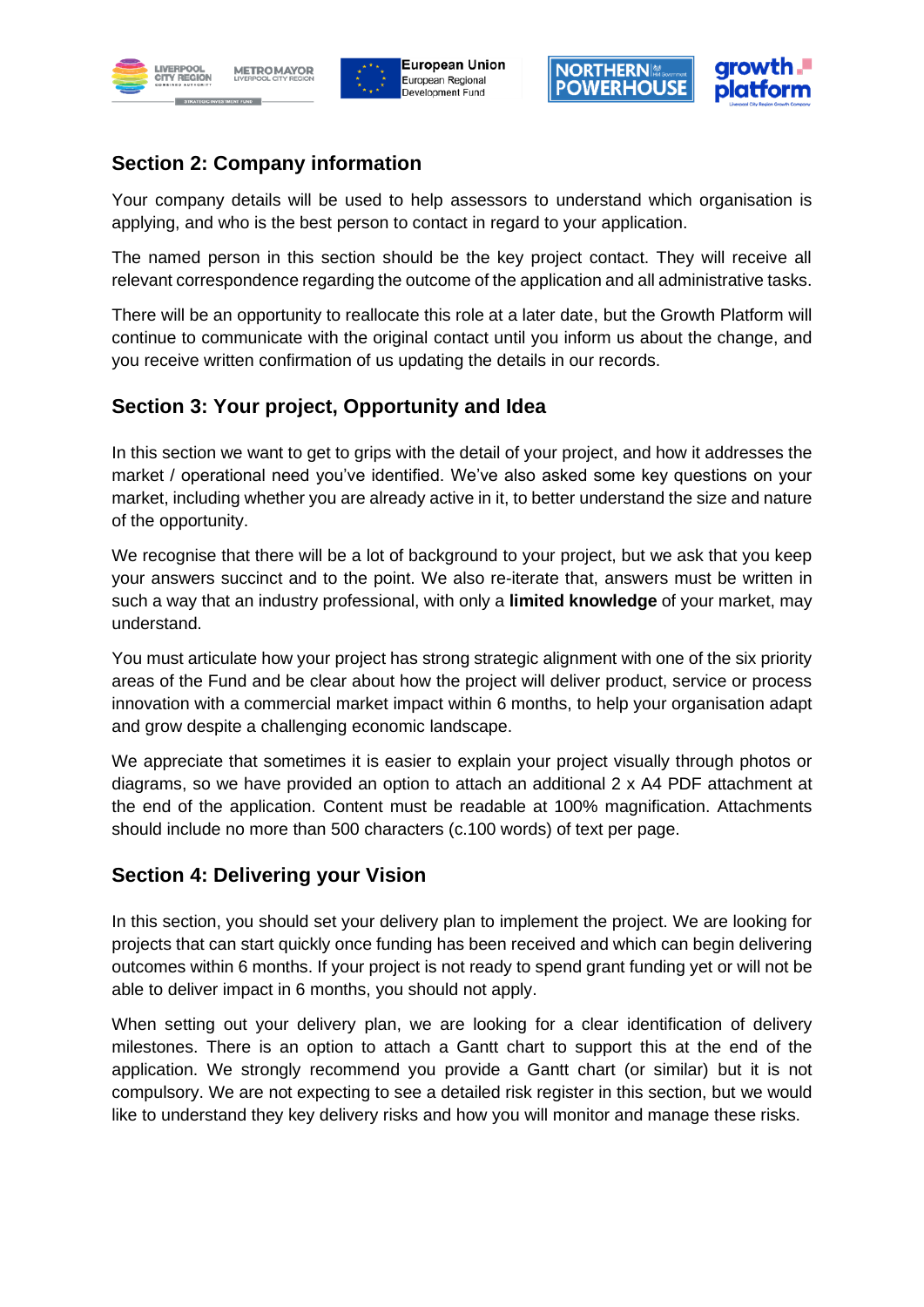







We also want to understand the suitability and experience of the team who will be delivering the project. We do not require individual CVs however we would like to understand how your team's experience and capabilities will enable you to deliver.

## **Section 5: Your Project Costs & Organisation Financials**

For this section, you will need to have completed the Financial Breakdown Form, available here: [Sample Project Budget/Financial Table](https://growthplatform.org/wp-content/uploads/2022/05/APPLICATION-High-Growth-Programme-HGIF-Application-Financial-Annex.pdf)

**We will not fund VAT** unless it is irrecoverable, so any item / service you intend to purchase should have it excluded, and it should also be excluded from total project costs.

The table below sets out the vast majority of eligible costs. If you've got a cost category in mind that's not listed, please do get in touch (at least 72 hours before closing deadline) and we'd be more than happy to clarify.

Projects must have secured match funding from other sources to contribute 50% to the project - evidence of which will be required. The grant can be used to secure match funding from other sources if the timing does fit. If match funding has not been secured but is likely to be on award of the grant, then it is acceptable to be included within your application if the timeline fits with that of this fund.

We expect significant demand for funding. We will do our best to provide the required grant funding for approved projects, however there may be instances where we are able to award your project with a lower grant amount than requested. Therefore, you should provide us with the minimum amount that is needed for your project to go ahead.

| <b>Cost Item</b>               | <b>Details</b>                                                                                                                                                                                                                                                                                                                                                                                                                                         |
|--------------------------------|--------------------------------------------------------------------------------------------------------------------------------------------------------------------------------------------------------------------------------------------------------------------------------------------------------------------------------------------------------------------------------------------------------------------------------------------------------|
| <b>Materials inc. Software</b> |                                                                                                                                                                                                                                                                                                                                                                                                                                                        |
| <b>Materials</b>               | This should cover the costs of materials that will be used directly<br>in your project. Materials must be purchased from third parties<br>and procurement of such must be evidenced. Materials<br>should hold no residual value at the end of your project.                                                                                                                                                                                            |
|                                | You must first check with us directly if you wish to claim for any<br>materials supplied by associated companies. Please leave 72<br>hours before the deadline to provide sufficient time for the team<br>to answer your query.                                                                                                                                                                                                                        |
| Software                       | Must be directly relevant to the purpose and expected timeline<br>of the project.                                                                                                                                                                                                                                                                                                                                                                      |
|                                | Whilst we expect projects to consider the 6 months to<br>commercial impact timeline, we do acknowledge that some<br>software will be subject to a 12-month minimum license. We will<br>consider funding software up to a maximum of 12 months but<br>only in instances where it can be shown that month-by-month<br>licenses are ineffective or offer poor value for money and where<br>applicants have fully shown that they have exhausted all other |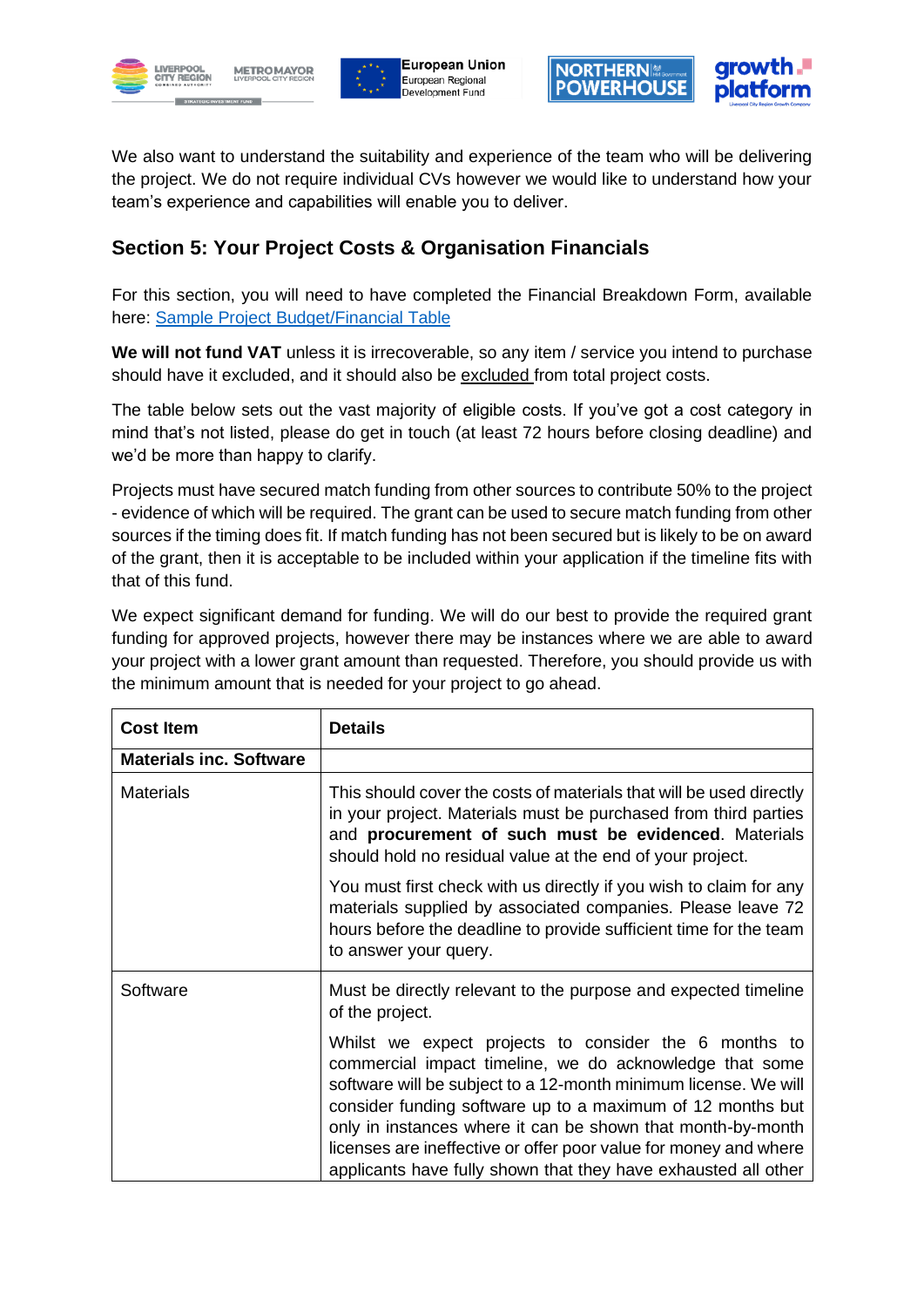









|                          | viable purchasing facilities and options. We expect grant<br>recipients to take advantage of any purchase facilities a supplier<br>may have in place to increase the impact of the grant. (e.g.<br>down payment for a software package covered by grant,<br>remaining instalment-based purchase covered by the grant<br>recipient.)<br>If you or someone you are collaborating with already own<br>software that will be used in the project, then you may only claim<br>the additional cost incurred which is directly attributable to the<br>project. Examples of costs that may be eligible are those related<br>preparation of disks, manuals, installation<br>the<br>to<br>or<br>customisation. Costs should be split between their component |
|--------------------------|----------------------------------------------------------------------------------------------------------------------------------------------------------------------------------------------------------------------------------------------------------------------------------------------------------------------------------------------------------------------------------------------------------------------------------------------------------------------------------------------------------------------------------------------------------------------------------------------------------------------------------------------------------------------------------------------------------------------------------------------------|
|                          | parts and allocated to the appropriate cost category.<br>Work to carry out specific improvements / development to<br>software is in scope but should be included in subcontractor<br>costs.                                                                                                                                                                                                                                                                                                                                                                                                                                                                                                                                                        |
|                          | We will try to be as flexible as possible with covering software<br>costs if they are a requirement to deliver your project. Please<br>note that we will not fund software which is already in use to<br>serve 'business as usual' activities.                                                                                                                                                                                                                                                                                                                                                                                                                                                                                                     |
| <b>Capital Equipment</b> |                                                                                                                                                                                                                                                                                                                                                                                                                                                                                                                                                                                                                                                                                                                                                    |
| <b>Capital Equipment</b> | Capital equipment costs shall only cover equipment purchased<br>which is capable and critical in delivering a substantial and<br>qualitative change in the delivery of the product, process or<br>services which you are providing. Funding will not be provided<br>for like-for-like updating or replacement of existing equipment                                                                                                                                                                                                                                                                                                                                                                                                                |
|                          | There are no caps on the percentage of your grant which can<br>be spent on capital equipment however it should be noted that<br>this project aims to deliver transformative innovation-led change<br>and should not be seen as a facility to achieve linear increase<br>in existing output or practises.                                                                                                                                                                                                                                                                                                                                                                                                                                           |
|                          | Subsequently high level of costs assigned to capital spending<br>may be inversely scored within the assessment process, unless<br>a strong case is made for technology which is critical to diversity<br>into a new product line or step-change process. It is acceptable<br>for equipment down payments to be covered by the grant with<br>remaining instalment-based purchase covered by the grant<br>recipient.                                                                                                                                                                                                                                                                                                                                 |
|                          | Capital only projects will be referred to the Small Capital Grants<br>Scheme which is part of the High Growth Programme, delivered<br>by St Helens Chamber.                                                                                                                                                                                                                                                                                                                                                                                                                                                                                                                                                                                        |
|                          | We also expect that there may be instances where you may<br>wish to purchase capital beyond the funding range of this<br>programme and wish to use the High Growth Innovation Fund<br>to help fund a proportion of capital equipment purchase. We<br>welcome applications that take this approach however we                                                                                                                                                                                                                                                                                                                                                                                                                                       |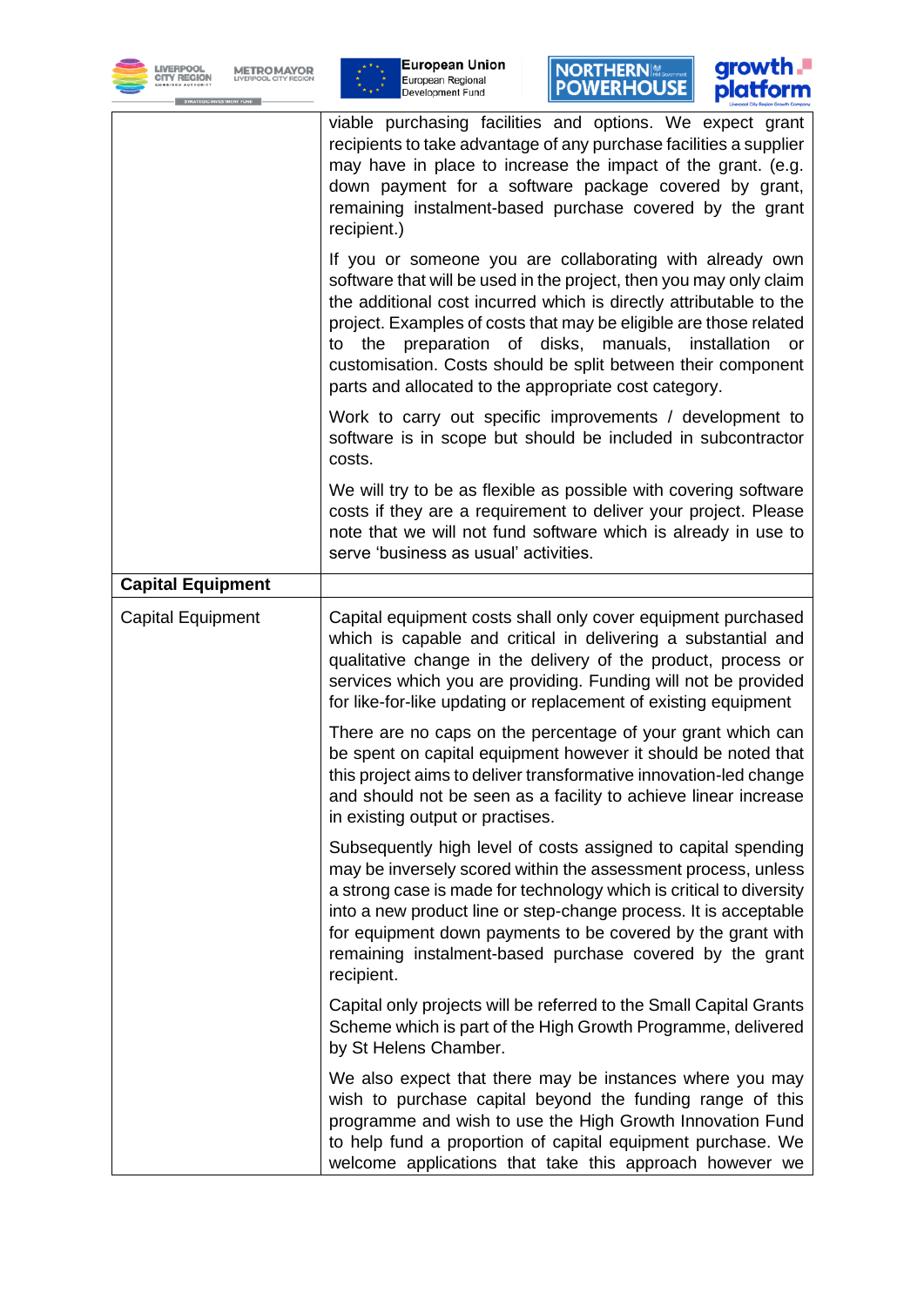







|                                               | would again highlight that the spirit and scope of this project<br>necessitates that applicants must show (i) how the capital will<br>deliver transformative benefit, (ii) why the capital cannot be<br>realistically funded through other means (e.g. existing reserves,<br>investors, loans, purchase finance facilities etc)                                                |
|-----------------------------------------------|--------------------------------------------------------------------------------------------------------------------------------------------------------------------------------------------------------------------------------------------------------------------------------------------------------------------------------------------------------------------------------|
|                                               | If you are requiring Capital Costs only to be funded then please<br>look at the Small Capital Grants Scheme, also part of the High<br>Growth Programme but delivered by St Helens Chamber.                                                                                                                                                                                     |
| <b>Salaries</b><br>&<br><b>Subcontracting</b> |                                                                                                                                                                                                                                                                                                                                                                                |
| Salaries / Payroll                            | Salaries must relate to NEW staff working directly on the<br>project                                                                                                                                                                                                                                                                                                           |
|                                               | Total costs will be capped at 80% of individual gross<br>employee costs capped at 80% up to a maximum of £2.5K<br>per person per month.                                                                                                                                                                                                                                        |
|                                               | Employees supported by the project must be remunerated in<br>line with national living wage.                                                                                                                                                                                                                                                                                   |
|                                               | We will not fund discretionary bonuses or performance related<br>payment of any kind, nor time spent not working directly on the<br>project.                                                                                                                                                                                                                                   |
|                                               | We also cannot fund dividend payments. However, we will be<br>operating a flexible policy to help those not currently on PAYE<br>schemes in line with European Commission policy and subject<br>to a maximum day rate of £192 per day (max 5 days a week).<br>Applicants are responsible for ensuring that any funding<br>received meets all UK regulatory & tax requirements. |
|                                               | All claims will be submitted through a standard timesheet form<br>and must be in a position to be firmly evidenced (e.g., through<br>previous PAYE records).                                                                                                                                                                                                                   |
|                                               | The preference would be for the SME<br>to<br>secure<br>consultancy support.                                                                                                                                                                                                                                                                                                    |
|                                               | If that option is not viable (e.g., consultants are not available to<br>undertake the activity due to the cost or availability [which needs<br>to be auditable]), we may agree, on an exceptional basis, for<br>ERDF to support SME staff salary on a fixed term basis but the<br>SME would have to demonstrate the following:                                                 |
|                                               | (i)<br>this was not for an existing staff member (if an SME<br>already has the experienced staff in place, they<br>would be already deploying them)<br>they do not have the necessary experience/skills in-<br>(ii)                                                                                                                                                            |
|                                               | house<br>(iii)<br>that the targeted support they require is for a specific<br>purpose/project (not typical business as usual<br>activity for an SME) and list the expertise/skills they                                                                                                                                                                                        |
|                                               | require<br>(iv)<br>the post was on a fixed term basis                                                                                                                                                                                                                                                                                                                          |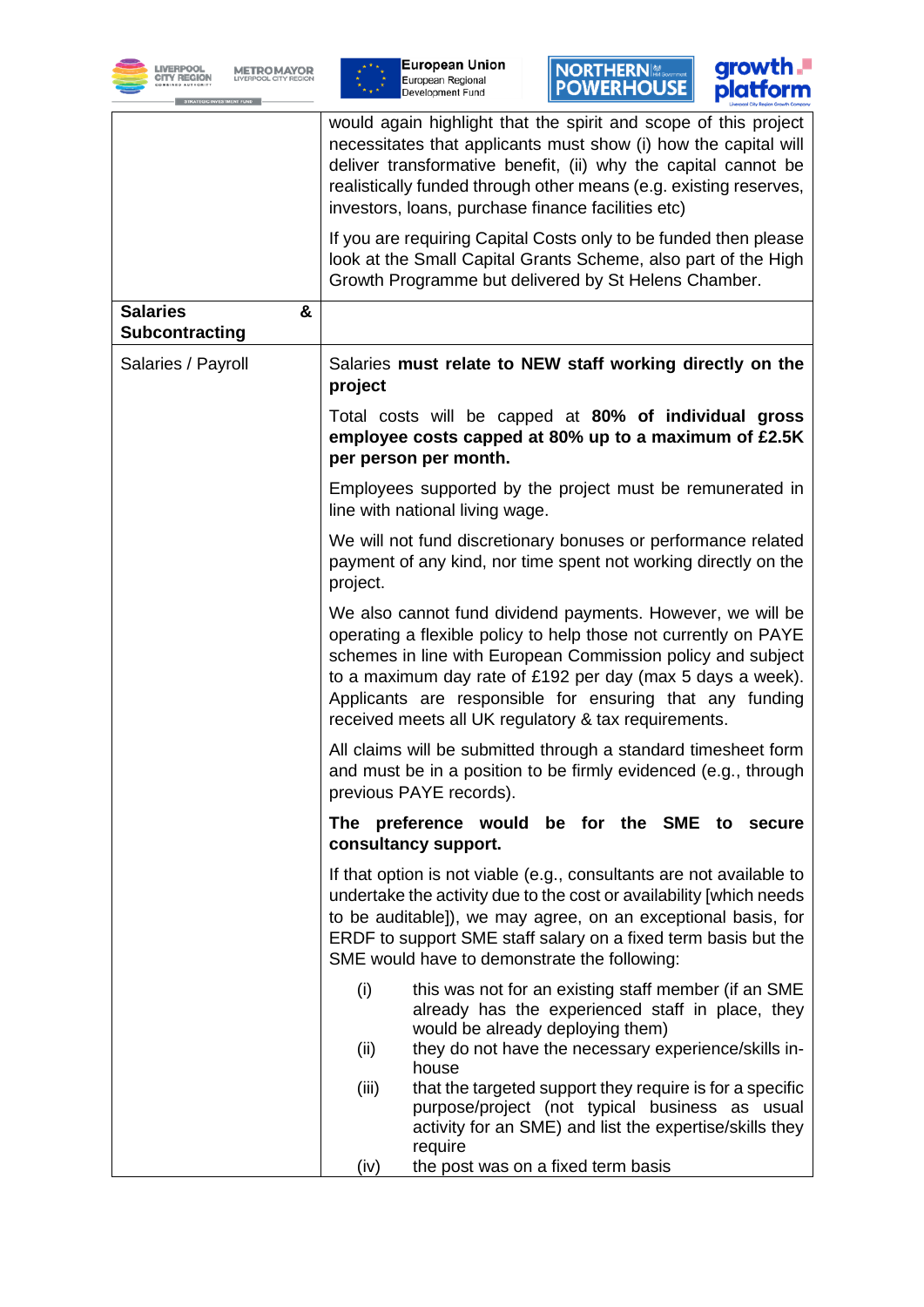





|                                      | the job specification would have to include points (iii)<br>(v)<br>and (iv); and<br>they would need to ensure that they have recruited<br>(vi)<br>the post in an open, fair and transparent basis via<br>the open market<br>Please note - you would need to ensure that there is an audit                                   |
|--------------------------------------|-----------------------------------------------------------------------------------------------------------------------------------------------------------------------------------------------------------------------------------------------------------------------------------------------------------------------------|
|                                      | trail to evidence the above points.                                                                                                                                                                                                                                                                                         |
| Subcontractors (inc.<br>Freelancers) | You can claim costs relating to work carried out by third-party<br>organisations that are not part of your project team. The work<br>must:                                                                                                                                                                                  |
|                                      | •be essential to the success of your project                                                                                                                                                                                                                                                                                |
|                                      | .involve expertise that does not exist within the project team                                                                                                                                                                                                                                                              |
|                                      | .involve skills which are not practical (in the timeline) to develop<br>in-house for your project                                                                                                                                                                                                                           |
|                                      | Be procured as per the ERDF Guidelines – brief details can be<br>found here: Procurement Pack                                                                                                                                                                                                                               |
|                                      | You should name the subcontractor after a procurement<br>exercise and describe what the subcontractor will be doing and<br>where the work will be undertaken.                                                                                                                                                               |
|                                      | We are open to a wide range of potential subcontracting costs<br>however we again reflect upon our position that all costs<br>included as part of your project must reflect transformative<br>ambition and delivery and must not be used to fund a 'business<br>as usual' approach                                          |
| <b>Other</b>                         |                                                                                                                                                                                                                                                                                                                             |
| Other                                | You may wish to include potential costs which are not already<br>covered by the above. Whilst not exhaustive such costs might<br>include:                                                                                                                                                                                   |
|                                      | - Workshop / laboratory usage charge outs (if not own facilities)                                                                                                                                                                                                                                                           |
|                                      | - Market assessment                                                                                                                                                                                                                                                                                                         |
|                                      | - Licensing in new technologies                                                                                                                                                                                                                                                                                             |
|                                      | - Patent filing costs for new intellectual property (IP) up to a limit<br>of £2,000 per SME                                                                                                                                                                                                                                 |
|                                      | If you believe there are other costs which are in the spirit of the<br>fund but are not reflected within this list then please check with<br>us directly, leaving 72 hours before the deadline to provide<br>sufficient time for the team to answer your query.                                                             |
| <b>Professional Fees</b>             |                                                                                                                                                                                                                                                                                                                             |
| <b>Marketing Activities</b>          | We recognise that effective marketing is key to achieve full<br>commercialisation for new products and services. Marketing<br>costs are subsequently in scope for this fund. However, they<br>should not be the core focus of your project nor should funding<br>be used to advertise your existing portfolio of product or |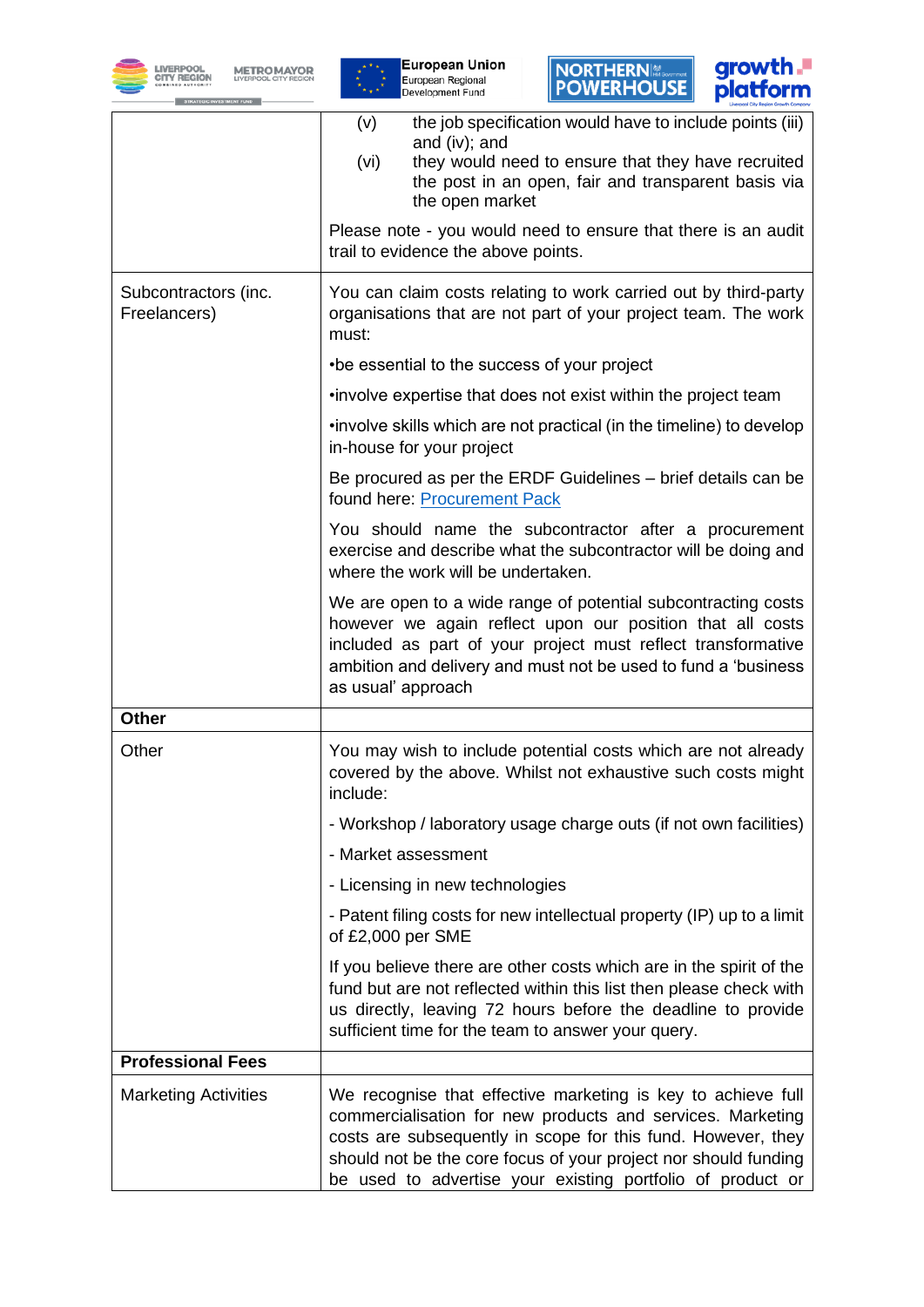







|                                        | (unless your project is expected to deliver<br>services<br>transformative enhancement from current business as usual<br>state)                                                                                                                                                                                                                                                                                                                                                      |
|----------------------------------------|-------------------------------------------------------------------------------------------------------------------------------------------------------------------------------------------------------------------------------------------------------------------------------------------------------------------------------------------------------------------------------------------------------------------------------------------------------------------------------------|
| <b>Business Intelligence</b><br>("BI") | This disruptive economic impact of Covid-19 has led to<br>wholesale changes in new key markets. We subsequently<br>understand that some applicants may wish to use a portion of<br>their funding in securing targeted business intelligence support<br>to help them adjust their strategy for their new product/service<br>or improve access to a new market. Subsequently targeted BI<br>costs may be used to support improved access to a new market<br>or a new product/service. |
| General professional<br>fees           | You may wish to include potential costs which relate to more<br>general professional fees aimed at helping you deliver your<br>intended transformational activities.                                                                                                                                                                                                                                                                                                                |
|                                        | We are open to supporting costs which are aimed at embedding<br>new knowledge or best practise in areas such as increasing<br>efficiencies, increasing sales through new channels or markets,<br>and/or increasing productivity                                                                                                                                                                                                                                                     |
|                                        | Please note that we again refer to our policy that this scheme is<br>not in place to support business as usual activities or regulatory<br>required business activities.                                                                                                                                                                                                                                                                                                            |

#### **Section 6: Additionality and Value for Money**

This section is about demonstrating **why you need grant funding**. Grants provided by this fund are funded by the taxpayer and are sourced from very limited funding pots. Therefore, it is absolutely critical, all applications approved for funding are able to demonstrate that, not only is grant funding absolutely essential, but that the grant provided offers strong value for money for the taxpayer.

Questions asked in this section will help draw out your case for funding and will help us understand why alternative sources of funding, including loans, venture capital, angel investment, commercial contracts, company reserves etc, cannot be used to fund your project. If these funding routes are available, it is critical that your application explains what conversations are ongoing with existing and potential funders.

Finally, this section also asks for expected growth in the underlying financials of your organisation once your innovation vision is realised. This information will be used, alongside your existing underlying financials, to help us understand the potential impact of grant funding on your organisation. We encourage ambition however these forecasts must be grounded in realism.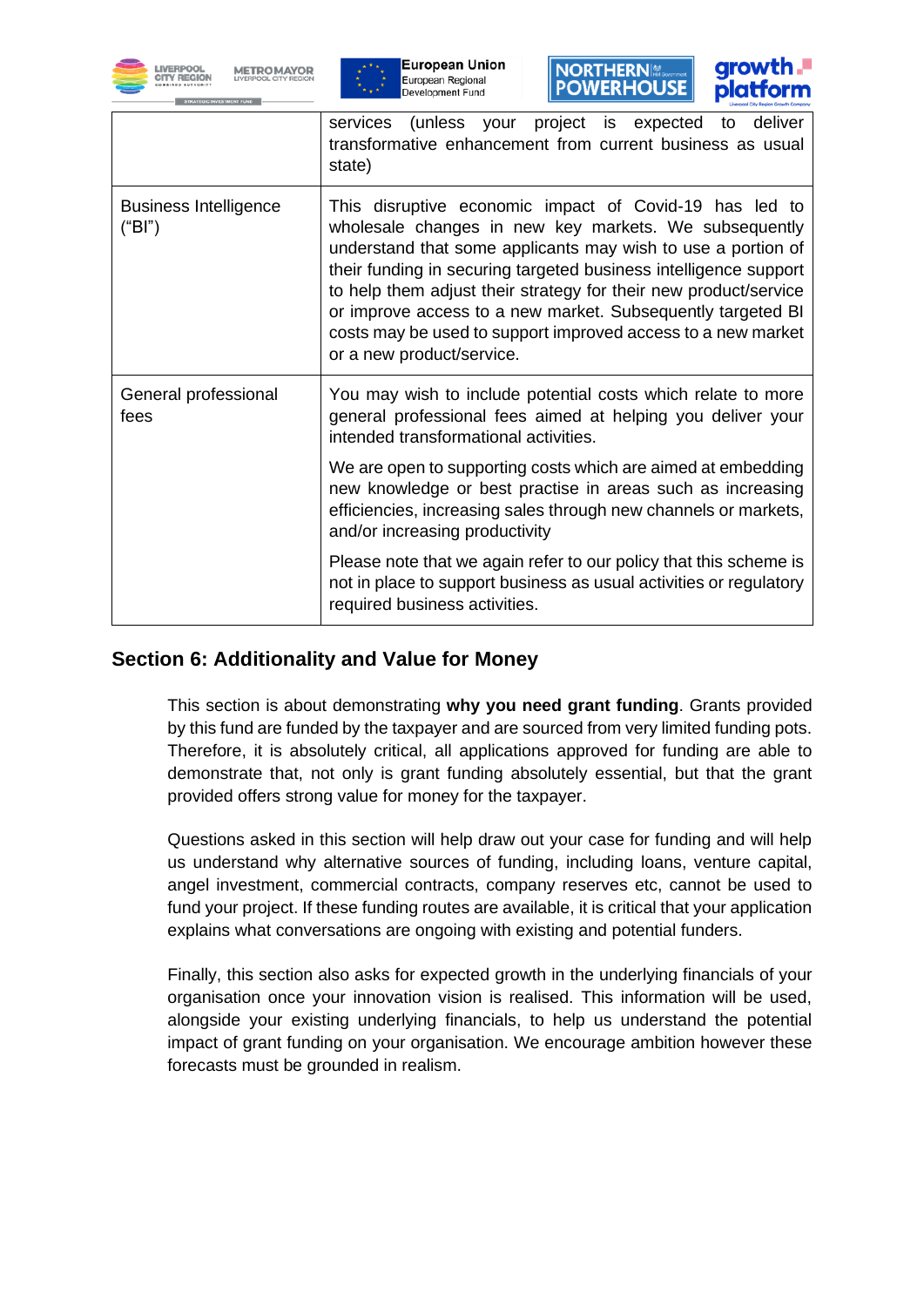







#### **Section 7: Social Value**

We, Growth Platform, share the Liverpool City Region Combined Authority's ambition for the City Region to become the most progressive and inclusive economy in Europe. We expect all our investments to demonstrate how they can contribute towards developing this economy. We will not fund a project that has no ambition to deliver social value in the City Region and we advise you to consider fully how your organisation and/or innovation project aligns with our ambition of a fairer, more inclusive economy.

You should consider how your organisation currently, or plans to, improve the City Region economically, socially and environmentally. Note this is a *scored* section of the application form and will require a well thought out, convincing response.

# **-Timings, Contact Details & FAQs-**

We expect the scheme to aid in the effective delivery of funding to successful applicants and ensure that iterative feedback from FIF round 1 and 2 has been integrated in an 'agile' manner to improve the process for each round.

| Milestone                | <b>Date</b>          |
|--------------------------|----------------------|
| pplications open for EOI | 6 <sup>th</sup> May  |
| plications close for EOI | 20 <sup>th</sup> May |

The indicative timings, for this round, are as follows (subject to change):

| <b>Applications open for EOI</b>        | 6 <sup>th</sup> May 2022                                  |
|-----------------------------------------|-----------------------------------------------------------|
| Applications close for EOI              | 20 <sup>th</sup> May 2022                                 |
| <b>First Assessment period</b>          | $23^{rd} - 27^{th}$ May2022                               |
| Successful applicants notified          | 30th May 2022                                             |
| Full application Form submitted         | 27th June 2022                                            |
| <b>Assessment Period</b>                | $4^{th} - 25^{th}$ July 2022                              |
| Approvals                               | 1 <sup>st</sup> August to 23 <sup>rd</sup> September 2022 |
| <b>Applicants notified</b>              | Approx: 23rd September 2022                               |
| Procurement exercise undertaken         | From 26th September 2022                                  |
| <b>Grant Funding Agreement released</b> | TBC 1 <sup>st</sup> October 2022                          |
| Payment Schedule submitted by SME       | TBC 1 <sup>st</sup> October 2022                          |
| Initial instalment paid to SME          | 1 <sup>st</sup> October 2022                              |
| <b>Project started</b>                  | 1 <sup>st</sup> October 2022                              |
| <b>Project completion</b>               | 31 <sup>st</sup> March 2023                               |
| <b>Final Claim submitted</b>            | 31 <sup>st</sup> March 2023                               |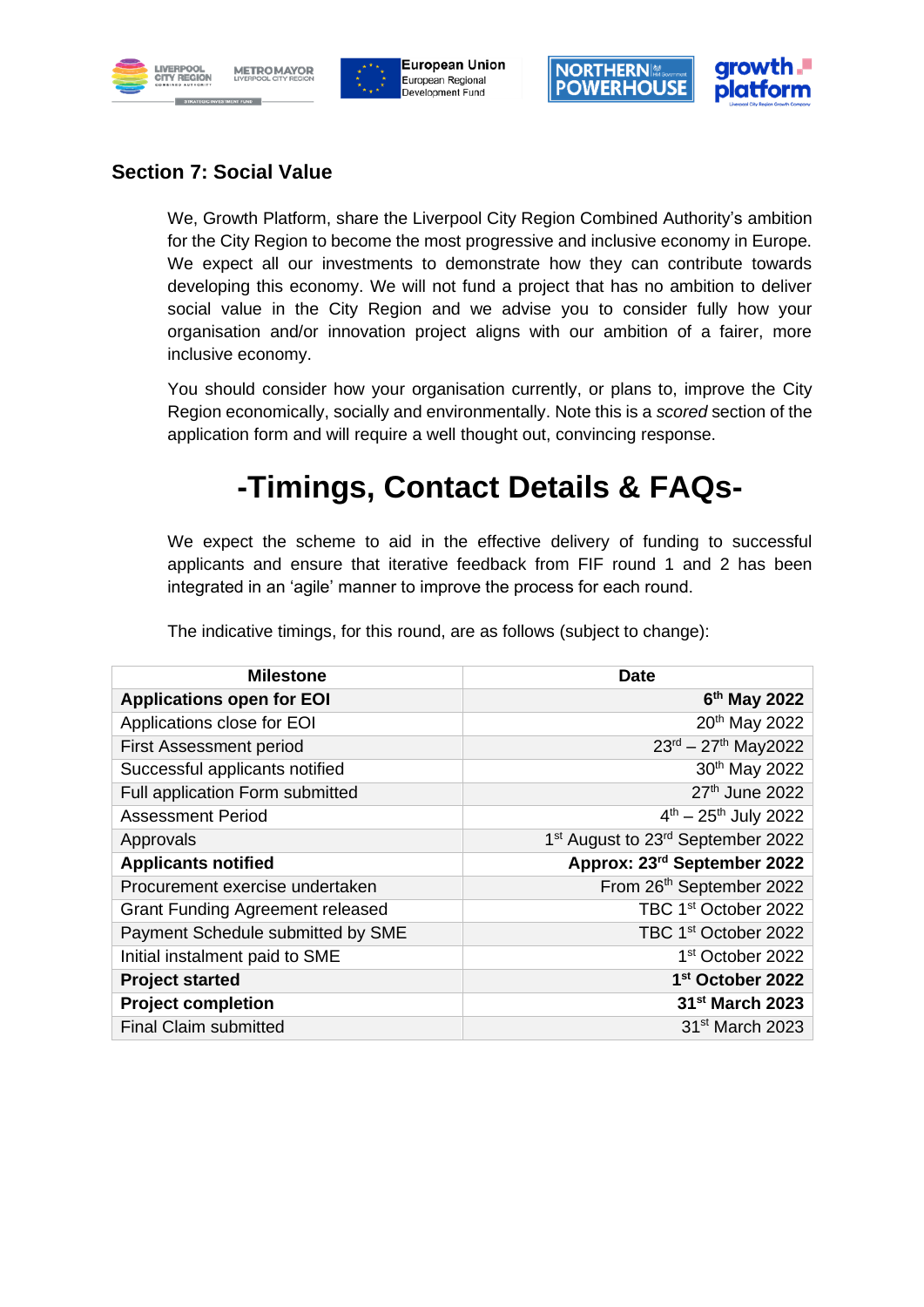







## **How to apply**

If you are interested in applying to the High Growth Innovation Fund Pilot, please complete the EOI which can be found here: [https://formbuilder.evolutive.co.uk/formsite/form/7960ab75-b859-48f0-a953](https://formbuilder.evolutive.co.uk/formsite/form/7960ab75-b859-48f0-a953-bb63f416aeb4?v=true) [bb63f416aeb4?v=true](https://formbuilder.evolutive.co.uk/formsite/form/7960ab75-b859-48f0-a953-bb63f416aeb4?v=true) and submit by 11.59pm on the  $20<sup>th</sup>$  May 2022. We cannot consider any applications submitted after this time.

We cannot accept applications submitted through email (except in instance where applications have secured permission from ourselves as a result of specific needs arising from accessibility considerations).

The full application form is on the webpage for reference purposes only. This will be sent to successful EOIs when required.

All details contained within the application are kept confidential and will be used solely in connection with your application. They will be used by officers and employees of the Growth Platform, Combined Authority and external assessors only, for the purposes of assessing your application.

Your details will not be shared with partner organisations other than with your agreement. As part of your application, you will be asked if you consent to us sharing your application details with relevant funders such as angel investors and venture capital firms.

## **Contact details**

Please direct all questions not answered by this guidance or supplementary FAQ document through the following email [highgrowth@growthplatform.org](mailto:highgrowth@growthplatform.org)

All questions MUST be sent to the Growth Platform team at least 72 hours before EOIs / application deadlines to ensure that all queries can be responded to within a timely manner.

## **FAQs**

We realise that you may have a question or other points that need clarifying. We have set up a dedicated FAQ link on the webpage [FAQs](https://growthplatform.org/high-growth-innovation-fund-faqs/) and as we receive questions from applicants we will add to this page.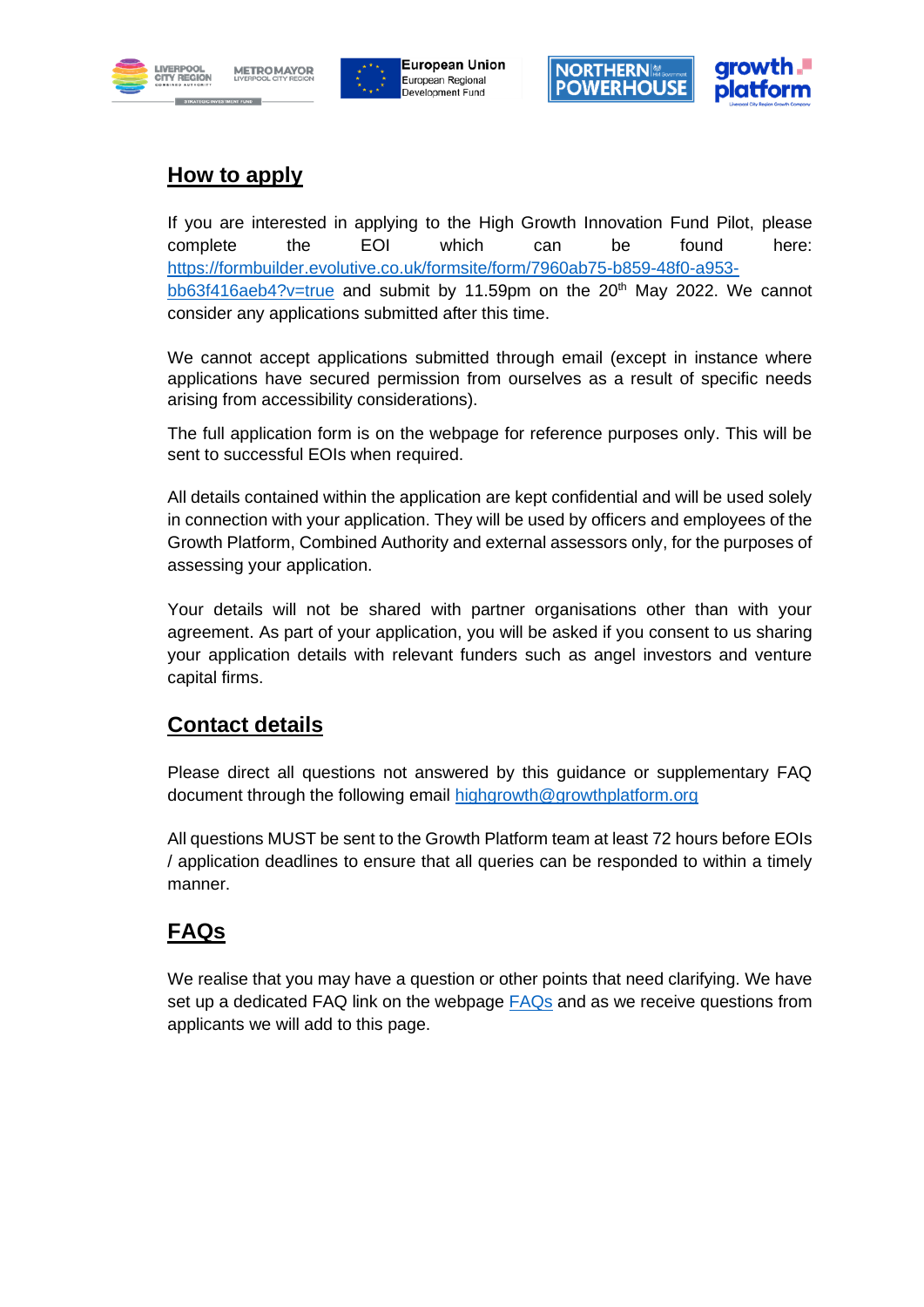







# **-Appendix-**

# **Strategic Priorities: Transformative Opportunities for the City Region**

| <b>Opportunity</b>                                                                                                                                                                                                                                                                                                                                                                                 | <b>Details</b>                                                                                                                                                                                                                                                                                                                                                                                                                                                                                                                               |
|----------------------------------------------------------------------------------------------------------------------------------------------------------------------------------------------------------------------------------------------------------------------------------------------------------------------------------------------------------------------------------------------------|----------------------------------------------------------------------------------------------------------------------------------------------------------------------------------------------------------------------------------------------------------------------------------------------------------------------------------------------------------------------------------------------------------------------------------------------------------------------------------------------------------------------------------------------|
| <b>Building a sustainable industrial</b><br>future.<br>Liverpool City Region created many of<br>the processes and infrastructure for the<br>first Industrial Revolution. Through the<br>fourth Industrial Revolution, the LCR's<br>manufacturers, engineers and<br>innovators will again place themselves<br>at the forefront of innovation and<br>develop cleaner and greener ways of<br>working. | The<br>pandemic<br>has<br>opened<br>many<br>new<br>opportunities for manufacturing, engineering and<br>other businesses to diversify and scale up. Social<br>distancing has increased the need for the<br>adoption<br>development<br>and<br>digital<br>οf<br>technologies,<br>and<br>product<br>process<br>and<br>innovation.<br>We<br>want<br>to<br>support<br>our<br>manufacturing and engineering businesses to<br>adapt their businesses and processes to respond<br>when they have been unable to access finance<br>to do so elsewhere. |
| Open health innovation.<br>Health and social innovation are<br>important to the LCR. The health and<br>wellbeing challenges the region face<br>are persistent, stark and complex, and<br>require innovative responses to<br>overcome them effectively.                                                                                                                                             | The demand for health and wellbeing products<br>and services has accelerated rapidly. There are<br>opportunities for businesses operating in the<br>health and wellbeing innovation space to pivot or<br>scale their business models to respond to new<br>areas of market need and long-term growth<br>opportunities, while improving people's health<br>and wellbeing. We want to support these<br>businesses to adapt and grow.                                                                                                            |
| Global cultural capital.<br>LCR is known for its cultural vibrancy.<br>Cultural opportunities bring people<br>together, enrich lives, and are central to<br>our identities and sense of place.<br>Culture binds communities together<br>while supporting people's health,<br>wellbeing and quality of life.                                                                                        | pandemic closed our cultural<br>The<br>sector<br>overnight, and it looks very different since it has<br>reopened. But we still have our cultural identity<br>and have identified new ways of delivering<br>cultural activities digitally. We want to support<br>businesses as they grow their e-cultural offer or<br>adapt their business models to protect the City<br>Region's cultural vibrancy and visitor economy.                                                                                                                      |
| Zero carbon economy.<br>As one of the world's first industrial<br>cities, and with LCR communities and<br>ecosystems now on the frontline<br>against climate change, it is imperative<br>that action is taken to address the<br>climate emergency and pioneer                                                                                                                                      | LCR's ambition to become net zero-carbon by<br>2040 remains. We will support innovations which<br>pioneer sustainable approaches to living, travel<br>and doing business in a post-pandemic world.<br>We are particularly interested in bids that link to<br>the circular economy and those that explore the<br>problem of single-use plastics, particularly in<br>relation to non-reusable PPE.                                                                                                                                             |